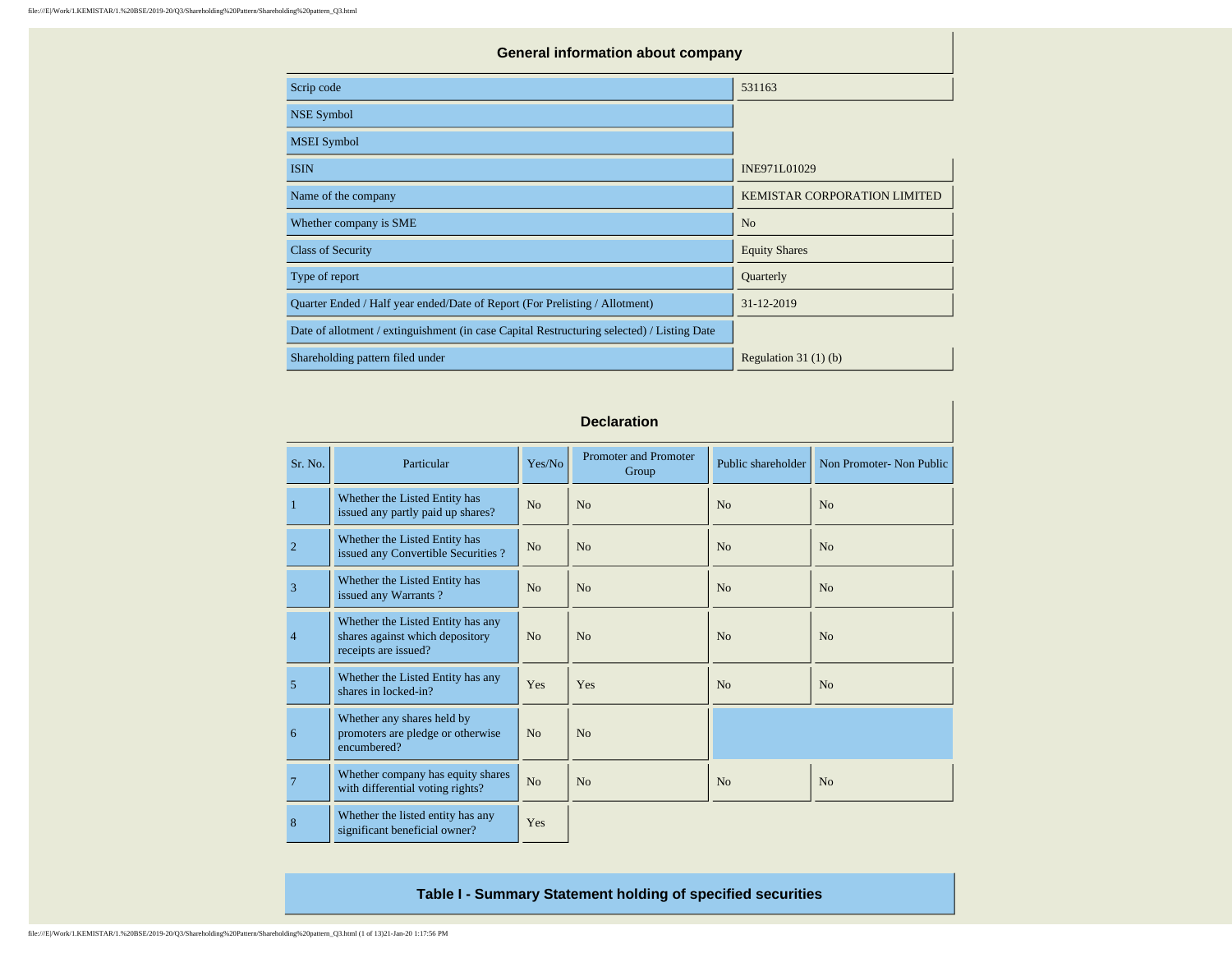|                 | Category<br>Nos. Of                                   |                       | No. of<br>fully       | No.<br>Of<br>Partly   | No. Of<br>shares<br>paid- | Total<br>nos.               | Shareholding<br>as a % of<br>total no. of<br>shares | Number of Voting Rights held in each<br>class of securities (IX) |                      |          |                         |
|-----------------|-------------------------------------------------------|-----------------------|-----------------------|-----------------------|---------------------------|-----------------------------|-----------------------------------------------------|------------------------------------------------------------------|----------------------|----------|-------------------------|
| Category<br>(1) | $\sigma$ f<br>shareholder                             | shareholders<br>(III) | paid up<br>equity     | <b>up</b><br>equity   | underlying<br>Depository  | shares<br>held<br>$(VII) =$ | (calculated<br>as per                               | No of Voting (XIV) Rights                                        |                      |          | Total<br>as a           |
|                 | (II)                                                  |                       | shares<br>held $(IV)$ | shares<br>held<br>(V) | Receipts<br>(VI)          | $(IV)+(V)$<br>$+ (VI)$      | SCRR,<br>1957) (VIII)<br>As a % of (A<br>$+B+C2$    | Class eg:<br>X                                                   | <b>Class</b><br>eg:y | Total    | % of<br>$(A+B)$<br>$+C$ |
| (A)             | Promoter<br>$\&$<br>Promoter<br>Group                 | 13                    | 8046368               |                       |                           | 8046368                     | 74.78                                               | 8046368                                                          |                      | 8046368  | 74.78                   |
| (B)             | Public                                                | 1528                  | 2713040               |                       |                           | 2713040                     | 25.22                                               | 2713040                                                          |                      | 2713040  | 25.22                   |
| (C)             | Non<br>Promoter-<br>Non Public                        |                       |                       |                       |                           |                             |                                                     |                                                                  |                      |          |                         |
| (C1)            | <b>Shares</b><br>underlying<br><b>DRs</b>             |                       |                       |                       |                           |                             |                                                     |                                                                  |                      |          |                         |
| (C2)            | <b>Shares</b><br>held by<br>Employee<br><b>Trusts</b> |                       |                       |                       |                           |                             |                                                     |                                                                  |                      |          |                         |
|                 | Total                                                 | 1541                  | 10759408              |                       |                           | 10759408                    | 100                                                 | 10759408                                                         |                      | 10759408 | 100                     |

## **Table I - Summary Statement holding of specified securities**

| Category                   | No. Of<br><b>Shares</b><br>Category<br>Underlying<br>$\sigma$<br>Outstanding |                                  | No. of<br><b>Shares</b><br>Underlying                                                                              | No. Of<br><b>Shares</b><br>Underlying<br>Outstanding | Shareholding,<br>as a %<br>assuming full<br>conversion of<br>convertible<br>securities (as     | Number of<br>Locked in shares<br>(XII) |                                                         | Number of<br><b>Shares</b><br>pledged or<br>otherwise<br>encumbered<br>(XIII) |                                                         | Number of<br>equity shares<br>held in |  |
|----------------------------|------------------------------------------------------------------------------|----------------------------------|--------------------------------------------------------------------------------------------------------------------|------------------------------------------------------|------------------------------------------------------------------------------------------------|----------------------------------------|---------------------------------------------------------|-------------------------------------------------------------------------------|---------------------------------------------------------|---------------------------------------|--|
| $\left( \mathrm{I}\right)$ | shareholder<br>(II)                                                          | convertible<br>securities<br>(X) | convertible<br>Outstanding<br>securities<br><b>Warrants</b><br>and No. Of<br>$(X_i)$<br><b>Warrants</b><br>(Xi)(a) |                                                      | a percentage<br>of diluted<br>share capital)<br>$(XI)=(VII)$<br>$+(X)$ As a %<br>of $(A+B+C2)$ | No. $(a)$                              | As a<br>$%$ of<br>total<br><b>Shares</b><br>held<br>(b) | No.<br>(a)                                                                    | As a<br>$%$ of<br>total<br><b>Shares</b><br>held<br>(b) | dematerialized<br>form $(XIV)$        |  |
| (A)                        | Promoter<br>$\&$<br>Promoter<br>Group                                        |                                  |                                                                                                                    |                                                      | 74.78                                                                                          | 2151882                                | 26.74                                                   |                                                                               |                                                         | 8046368                               |  |
| (B)                        | Public                                                                       |                                  |                                                                                                                    |                                                      | 25.22                                                                                          |                                        |                                                         |                                                                               |                                                         | 2625632                               |  |
| (C)                        | <b>Non</b><br>Promoter-<br>Non Public                                        |                                  |                                                                                                                    |                                                      |                                                                                                |                                        |                                                         |                                                                               |                                                         |                                       |  |

file:///E|/Work/1.KEMISTAR/1.%20BSE/2019-20/Q3/Shareholding%20Pattern/Shareholding%20pattern\_Q3.html (2 of 13)21-Jan-20 1:17:56 PM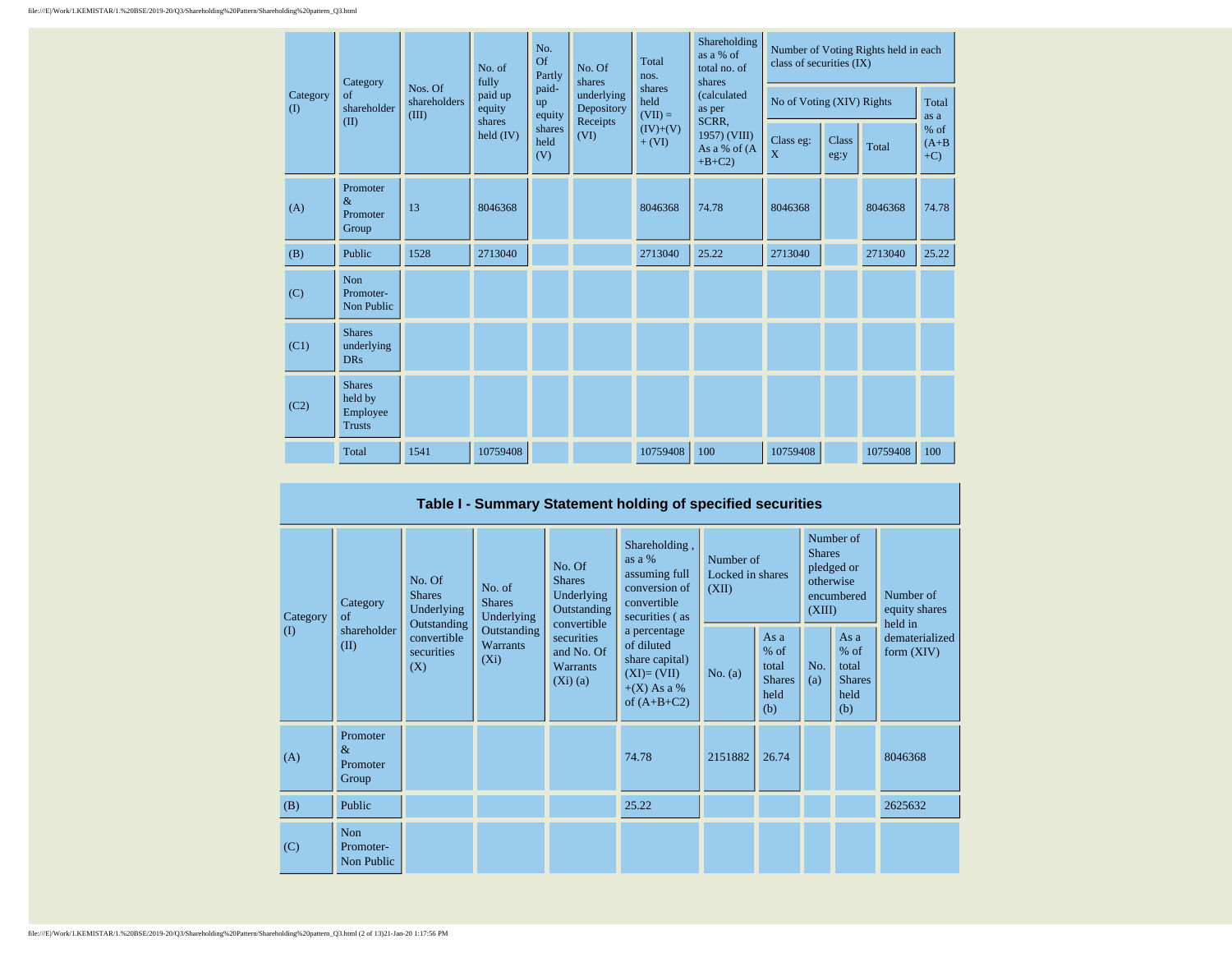| (C1) | <b>Shares</b><br>underlying<br><b>DRs</b>             |  |     |         |               |  |          |
|------|-------------------------------------------------------|--|-----|---------|---------------|--|----------|
| (C2) | <b>Shares</b><br>held by<br>Employee<br><b>Trusts</b> |  |     |         |               |  |          |
|      | Total                                                 |  | 100 | 2151882 | <sup>20</sup> |  | 10672000 |

**Table II - Statement showing shareholding pattern of the Promoter and Promoter Group**

|                                                                                                | Category &                                                                                                          |                                                                                      | No. of<br>fully       | No.<br><b>Of</b><br>Partly | No. Of<br>shares         | Total<br>nos.               | Shareholding<br>as a % of<br>total no. of<br>shares | class of securities (IX)  |               | Number of Voting Rights held in each |                                   |
|------------------------------------------------------------------------------------------------|---------------------------------------------------------------------------------------------------------------------|--------------------------------------------------------------------------------------|-----------------------|----------------------------|--------------------------|-----------------------------|-----------------------------------------------------|---------------------------|---------------|--------------------------------------|-----------------------------------|
| Sr.                                                                                            | Name of the<br><b>Shareholders</b>                                                                                  | Nos. Of<br>shareholders<br>(III)                                                     | paid up<br>equity     | paid-<br>up<br>equity      | underlying<br>Depository | shares<br>held<br>$(VII) =$ | (calculated<br>as per                               | No of Voting (XIV) Rights |               |                                      | Total<br>as a                     |
|                                                                                                | (1)                                                                                                                 |                                                                                      | shares<br>held $(IV)$ | shares<br>held<br>(V)      | Receipts<br>(VI)         | $(IV)+(V)$<br>$+ (VI)$      | SCRR.<br>1957) (VIII)<br>As a % of (A<br>$+B+C2$    | Class eg:<br>X            | Class<br>eg:y | Total                                | % of<br>Total<br>Voting<br>rights |
| $\mathbf{A}$                                                                                   |                                                                                                                     | Table II - Statement showing shareholding pattern of the Promoter and Promoter Group |                       |                            |                          |                             |                                                     |                           |               |                                      |                                   |
| (1)                                                                                            | Indian                                                                                                              |                                                                                      |                       |                            |                          |                             |                                                     |                           |               |                                      |                                   |
| (a)                                                                                            | Individuals/<br>Hindu<br>undivided<br>Family                                                                        | 13                                                                                   | 8046368               |                            |                          | 8046368                     | 74.78                                               | 8046368                   |               | 8046368                              | 74.78                             |
| Sub-Total<br>(A)(1)                                                                            |                                                                                                                     | 13                                                                                   | 8046368               |                            |                          | 8046368                     | 74.78                                               | 8046368                   |               | 8046368                              | 74.78                             |
| (2)                                                                                            | Foreign                                                                                                             |                                                                                      |                       |                            |                          |                             |                                                     |                           |               |                                      |                                   |
| Total<br>Shareholding<br>of Promoter<br>and<br>Promoter<br>Group $(A)=$<br>$(A)(1)+(A)$<br>(2) |                                                                                                                     | 13                                                                                   | 8046368               |                            |                          | 8046368                     | 74.78                                               | 8046368                   |               | 8046368                              | 74.78                             |
| $\, {\bf B}$                                                                                   |                                                                                                                     | Table III - Statement showing shareholding pattern of the Public shareholder         |                       |                            |                          |                             |                                                     |                           |               |                                      |                                   |
| (1)                                                                                            | <b>Institutions</b>                                                                                                 |                                                                                      |                       |                            |                          |                             |                                                     |                           |               |                                      |                                   |
| (3)                                                                                            | Non-institutions                                                                                                    |                                                                                      |                       |                            |                          |                             |                                                     |                           |               |                                      |                                   |
| (a(i))                                                                                         | Individuals<br>$-i$ .<br>Individual<br>shareholders<br>holding<br>nominal<br>share capital<br>up to Rs. 2<br>lakhs. | 1467                                                                                 | 429171                |                            |                          | 429171                      | 3.99                                                | 429171                    |               | 429171                               | 3.99                              |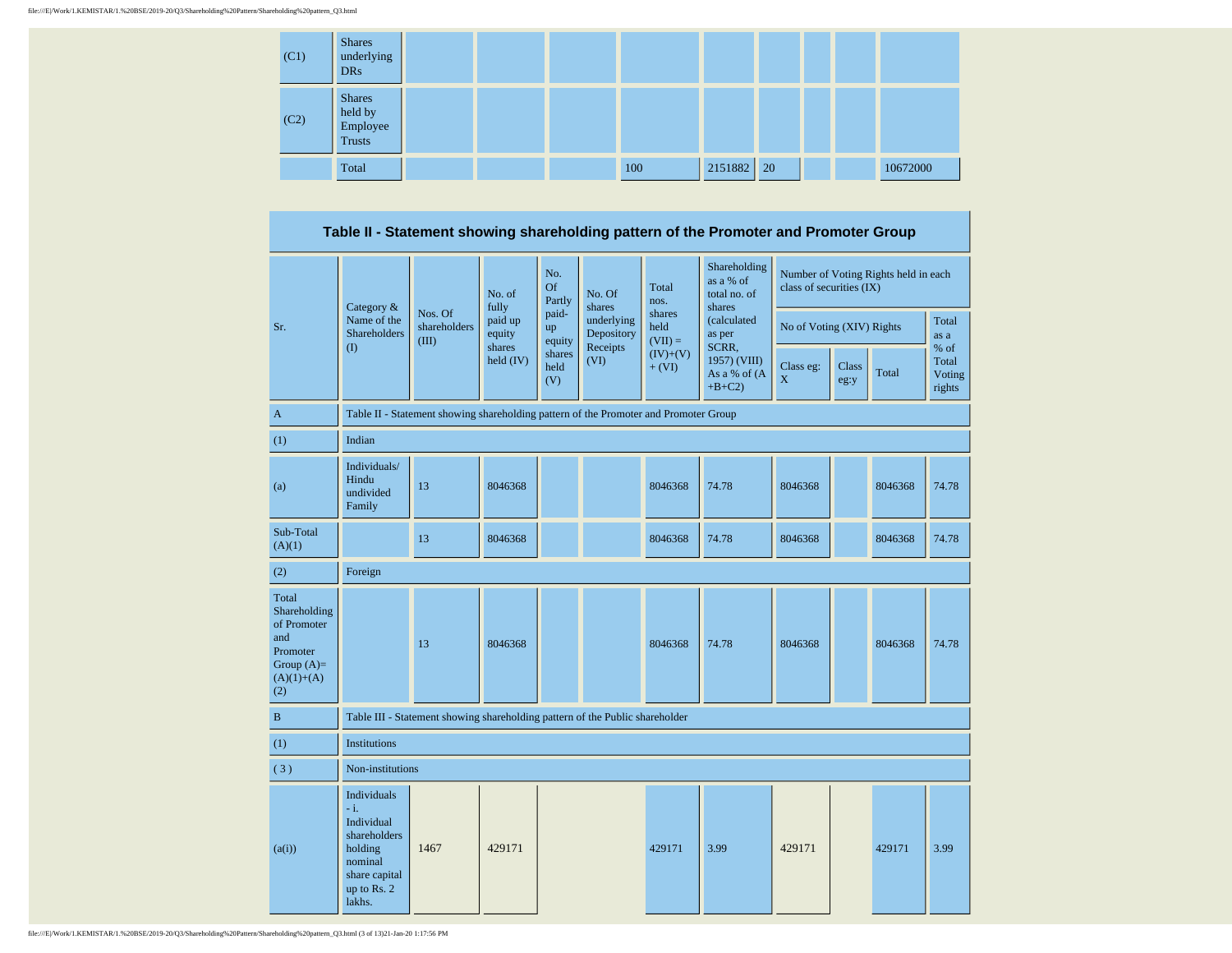| (a(ii))                                                                     | <b>Individuals</b><br>$-ii.$<br>Individual<br>shareholders<br>holding<br>nominal<br>share capital<br>in excess of<br>Rs. 2 lakhs. | 36   | 2188583  |  | 2188583  | 20.34                                                                                         | 2188583  | 2188583  | 20.34 |
|-----------------------------------------------------------------------------|-----------------------------------------------------------------------------------------------------------------------------------|------|----------|--|----------|-----------------------------------------------------------------------------------------------|----------|----------|-------|
| (e)                                                                         | Any Other<br>(specify)                                                                                                            | 25   | 95286    |  | 95286    | 0.89                                                                                          | 95286    | 95286    | 0.89  |
| Sub-Total<br>(B)(3)                                                         |                                                                                                                                   | 1528 | 2713040  |  | 2713040  | 25.22                                                                                         | 2713040  | 2713040  | 25.22 |
| <b>Total Public</b><br>Shareholding<br>$(B)=(B)(1)$<br>$+(B)(2)+(B)$<br>(3) |                                                                                                                                   | 1528 | 2713040  |  | 2713040  | 25.22                                                                                         | 2713040  | 2713040  | 25.22 |
| $\mathbf C$                                                                 |                                                                                                                                   |      |          |  |          | Table IV - Statement showing shareholding pattern of the Non Promoter- Non Public shareholder |          |          |       |
| Total $(A+B)$<br>$+C2)$                                                     |                                                                                                                                   | 1541 | 10759408 |  | 10759408 | 100                                                                                           | 10759408 | 10759408 | 100   |
| Total $(A+B)$<br>$+C$ )                                                     |                                                                                                                                   | 1541 | 10759408 |  | 10759408 | 100                                                                                           | 10759408 | 10759408 | 100   |

| Table II - Statement showing shareholding pattern of the Promoter and Promoter Group |                                                                                               |                                           |                                                                     |                                                                                                |                                        |                                                           |                                                                               |                                                           |                                       |  |  |
|--------------------------------------------------------------------------------------|-----------------------------------------------------------------------------------------------|-------------------------------------------|---------------------------------------------------------------------|------------------------------------------------------------------------------------------------|----------------------------------------|-----------------------------------------------------------|-------------------------------------------------------------------------------|-----------------------------------------------------------|---------------------------------------|--|--|
| Sr.                                                                                  | No. Of<br>No. of<br><b>Shares</b><br><b>Shares</b><br>Underlying<br>Underlying<br>Outstanding |                                           | No. Of<br><b>Shares</b><br>Underlying<br>Outstanding<br>convertible | Shareholding,<br>as a $%$<br>assuming full<br>conversion of<br>convertible<br>securities (as   | Number of<br>Locked in shares<br>(XII) |                                                           | Number of<br><b>Shares</b><br>pledged or<br>otherwise<br>encumbered<br>(XIII) |                                                           | Number of<br>equity shares<br>held in |  |  |
|                                                                                      | convertible<br>securities<br>(X)                                                              | Outstanding<br><b>Warrants</b><br>$(X_i)$ | securities<br>and No. Of<br><b>Warrants</b><br>(Xi)(a)              | a percentage<br>of diluted<br>share capital)<br>$(XI)=(VII)$<br>$+(X)$ As a %<br>of $(A+B+C2)$ | No. (a)                                | As $a$<br>$%$ of<br>total<br><b>Shares</b><br>held<br>(b) | No.<br>(a)                                                                    | As $a$<br>$%$ of<br>total<br><b>Shares</b><br>held<br>(b) | dematerialized<br>form $(XIV)$        |  |  |
| $\overline{A}$                                                                       |                                                                                               |                                           |                                                                     | Table II - Statement showing shareholding pattern of the Promoter and Promoter Group           |                                        |                                                           |                                                                               |                                                           |                                       |  |  |
| (1)                                                                                  | Indian                                                                                        |                                           |                                                                     |                                                                                                |                                        |                                                           |                                                                               |                                                           |                                       |  |  |
| (a)                                                                                  |                                                                                               |                                           |                                                                     | 74.78                                                                                          | 2151882                                | 26.74                                                     |                                                                               |                                                           | 8046368                               |  |  |
| Sub-Total (A)<br>(1)                                                                 |                                                                                               |                                           |                                                                     | 74.78                                                                                          | 2151882                                | 26.74                                                     |                                                                               |                                                           | 8046368                               |  |  |
| (2)                                                                                  | Foreign                                                                                       |                                           |                                                                     |                                                                                                |                                        |                                                           |                                                                               |                                                           |                                       |  |  |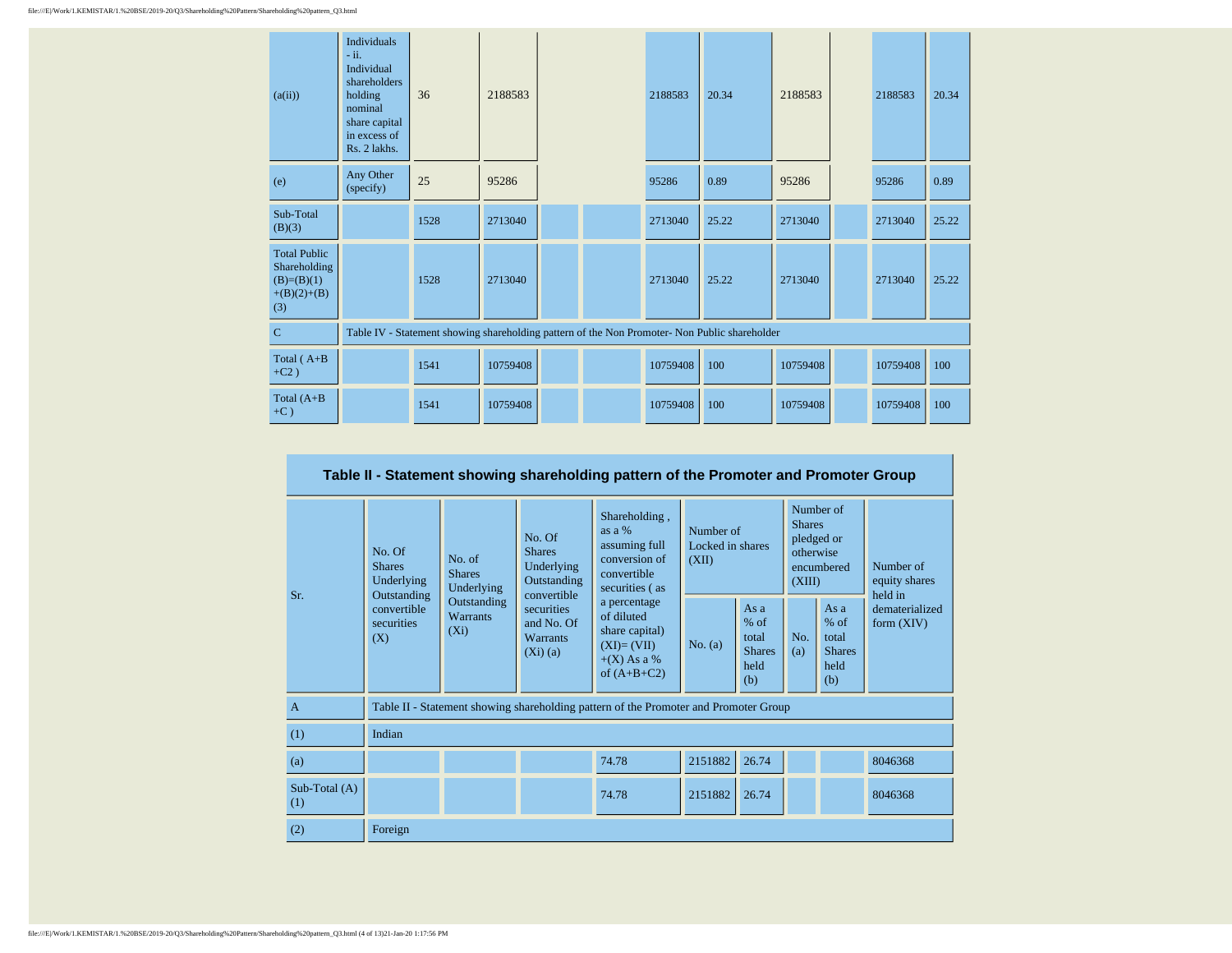| Total<br>Shareholding<br>of Promoter<br>and Promoter<br>Group $(A)=$<br>$(A)(1)+(A)$<br>(2) |                                                                                               |  |  | 74.78                                                                        | 2151882 | 26.74 |  |  | 8046368  |  |
|---------------------------------------------------------------------------------------------|-----------------------------------------------------------------------------------------------|--|--|------------------------------------------------------------------------------|---------|-------|--|--|----------|--|
| $\, {\bf B}$                                                                                |                                                                                               |  |  | Table III - Statement showing shareholding pattern of the Public shareholder |         |       |  |  |          |  |
| (1)                                                                                         | <b>Institutions</b>                                                                           |  |  |                                                                              |         |       |  |  |          |  |
| (3)                                                                                         | Non-institutions                                                                              |  |  |                                                                              |         |       |  |  |          |  |
| (a(i))                                                                                      |                                                                                               |  |  | 3.99                                                                         |         |       |  |  | 342611   |  |
| (a(ii))                                                                                     |                                                                                               |  |  | 20.34                                                                        |         |       |  |  | 2188583  |  |
| (e)                                                                                         |                                                                                               |  |  | 0.89                                                                         |         |       |  |  | 94438    |  |
| Sub-Total (B)<br>(3)                                                                        |                                                                                               |  |  | 25.22                                                                        |         |       |  |  | 2625632  |  |
| <b>Total Public</b><br>Shareholding<br>$(B)=(B)(1)$<br>$+(B)(2)+(B)$<br>(3)                 |                                                                                               |  |  | 25.22                                                                        |         |       |  |  | 2625632  |  |
| $\mathbf C$                                                                                 | Table IV - Statement showing shareholding pattern of the Non Promoter- Non Public shareholder |  |  |                                                                              |         |       |  |  |          |  |
| Total (A+B<br>$+C2$ )                                                                       |                                                                                               |  |  | 100                                                                          | 2151882 | 20    |  |  | 10672000 |  |
| Total $(A+B)$<br>$+C$ )                                                                     |                                                                                               |  |  | 100                                                                          | 2151882 | 20    |  |  | 10672000 |  |

| Individuals/Hindu undivided Family                          |                                                |                                                    |                                                           |                                                            |                                                      |                                          |                                                            |  |  |  |  |  |
|-------------------------------------------------------------|------------------------------------------------|----------------------------------------------------|-----------------------------------------------------------|------------------------------------------------------------|------------------------------------------------------|------------------------------------------|------------------------------------------------------------|--|--|--|--|--|
| Searial No.                                                 |                                                | $\overline{2}$                                     | 3                                                         | $\overline{4}$                                             | 5                                                    | 6                                        | $\overline{7}$                                             |  |  |  |  |  |
| Name of the<br>Shareholders (I)                             | <b>PARSHOTTAMBHAI</b><br><b>MOHANLAL PATEL</b> | <b>ANJANA</b><br><b>KETANKUMAR</b><br><b>PATEL</b> | <b>SHANTABEN</b><br><b>PARASHOTTAMDAS</b><br><b>PATEL</b> | <b>KETANKUMAR</b><br><b>PARASHOTTAMDAS</b><br><b>PATEL</b> | <b>HIRALBEN</b><br><b>DIPAKKUMAR</b><br><b>PATEL</b> | <b>SAVALIA</b><br><b>VASANTBHAI</b><br>B | <b>DIPAKKUMAR</b><br><b>PARASHOTTAMDAS</b><br><b>PATEL</b> |  |  |  |  |  |
| PAN(II)                                                     | AFJPP0355B                                     | AFIPK9418H                                         | AHFPP4610D                                                | AFJPP0418F                                                 | AHFPP6612D                                           | BJOPS0017K                               | ADOPP4635M                                                 |  |  |  |  |  |
| No. of fully paid<br>up equity shares<br>held $(IV)$        | 1833990                                        | 1364440                                            | 1213800                                                   | 1113014                                                    | 612000                                               | 20040                                    | 18272                                                      |  |  |  |  |  |
| No. Of Partly paid-<br>up equity shares<br>$\text{held}(V)$ |                                                |                                                    |                                                           |                                                            |                                                      |                                          |                                                            |  |  |  |  |  |
| No. Of shares<br>underlying<br>Depository<br>Receipts (VI)  |                                                |                                                    |                                                           |                                                            |                                                      |                                          |                                                            |  |  |  |  |  |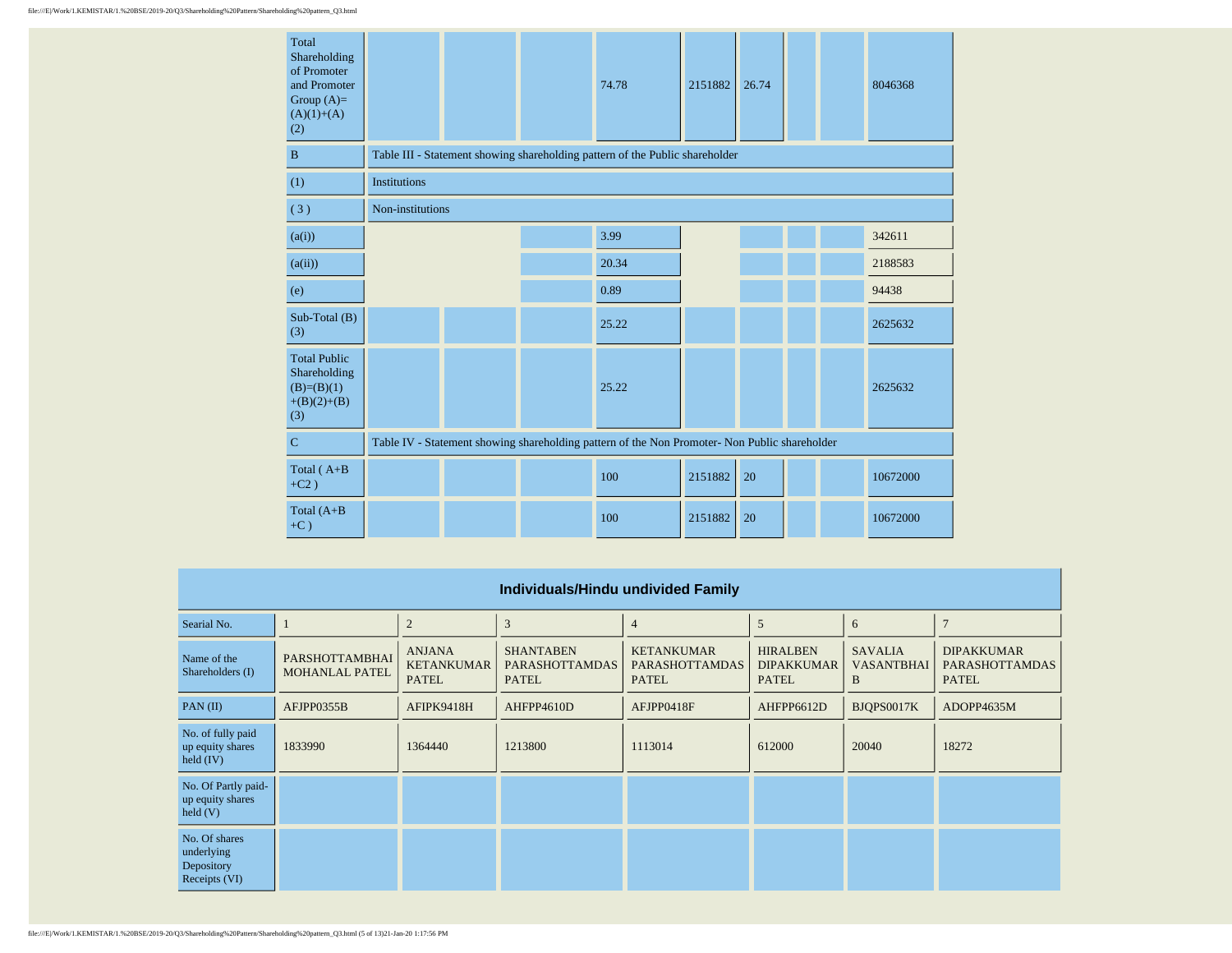| Total nos. shares<br>held $(VII) = (IV)$<br>$+(V)+(VI)$                                                                                                                                    | 1833990                                                       | 1364440 | 1213800 | 1113014 | 612000 | 20040            | 18272 |
|--------------------------------------------------------------------------------------------------------------------------------------------------------------------------------------------|---------------------------------------------------------------|---------|---------|---------|--------|------------------|-------|
| Shareholding as a<br>% of total no. of<br>shares (calculated<br>as per SCRR,<br>1957) (VIII) As a<br>% of $(A+B+C2)$                                                                       | 17.05                                                         | 12.68   | 11.28   | 10.34   | 5.69   | 0.19             | 0.17  |
|                                                                                                                                                                                            | Number of Voting Rights held in each class of securities (IX) |         |         |         |        |                  |       |
| Class eg: $X$                                                                                                                                                                              | 1833990                                                       | 1364440 | 1213800 | 1113014 | 612000 | 20040            | 18272 |
| Class eg:y                                                                                                                                                                                 |                                                               |         |         |         |        |                  |       |
| Total                                                                                                                                                                                      | 1833990                                                       | 1364440 | 1213800 | 1113014 | 612000 | 20040            | 18272 |
| Total as a % of<br><b>Total Voting rights</b>                                                                                                                                              | 17.05                                                         | 12.68   | 11.28   | 10.34   | 5.69   | 0.19             | 0.17  |
| No. Of Shares<br>Underlying<br>Outstanding<br>convertible<br>securities (X)                                                                                                                |                                                               |         |         |         |        |                  |       |
| No. of Shares<br>Underlying<br>Outstanding<br>Warrants (Xi)                                                                                                                                |                                                               |         |         |         |        |                  |       |
| No. Of Shares<br>Underlying<br>Outstanding<br>convertible<br>securities and No.<br>Of Warrants (Xi)<br>(a)                                                                                 |                                                               |         |         |         |        |                  |       |
| Shareholding , as a<br>% assuming full<br>conversion of<br>convertible<br>securities (as a<br>percentage of<br>diluted share<br>capital) (XI)= (VII)<br>$+(Xi)(a)$ As a % of<br>$(A+B+C2)$ | 17.05                                                         | 12.68   | 11.28   | 10.34   | 5.69   | 0.19             | 0.17  |
| Number of Locked in shares (XII)                                                                                                                                                           |                                                               |         |         |         |        |                  |       |
| No. $(a)$                                                                                                                                                                                  | 488478                                                        | 338738  | 346915  | 289770  | 174916 | $\boldsymbol{0}$ | 4664  |
| As a % of total<br>Shares held (b)                                                                                                                                                         | 26.63                                                         | 24.83   | 28.58   | 26.03   | 28.58  | $\boldsymbol{0}$ | 25.53 |
|                                                                                                                                                                                            | Number of Shares pledged or otherwise encumbered (XIII)       |         |         |         |        |                  |       |
| No. $(a)$                                                                                                                                                                                  |                                                               |         |         |         |        |                  |       |
| As a % of total<br>Shares held (b)                                                                                                                                                         |                                                               |         |         |         |        |                  |       |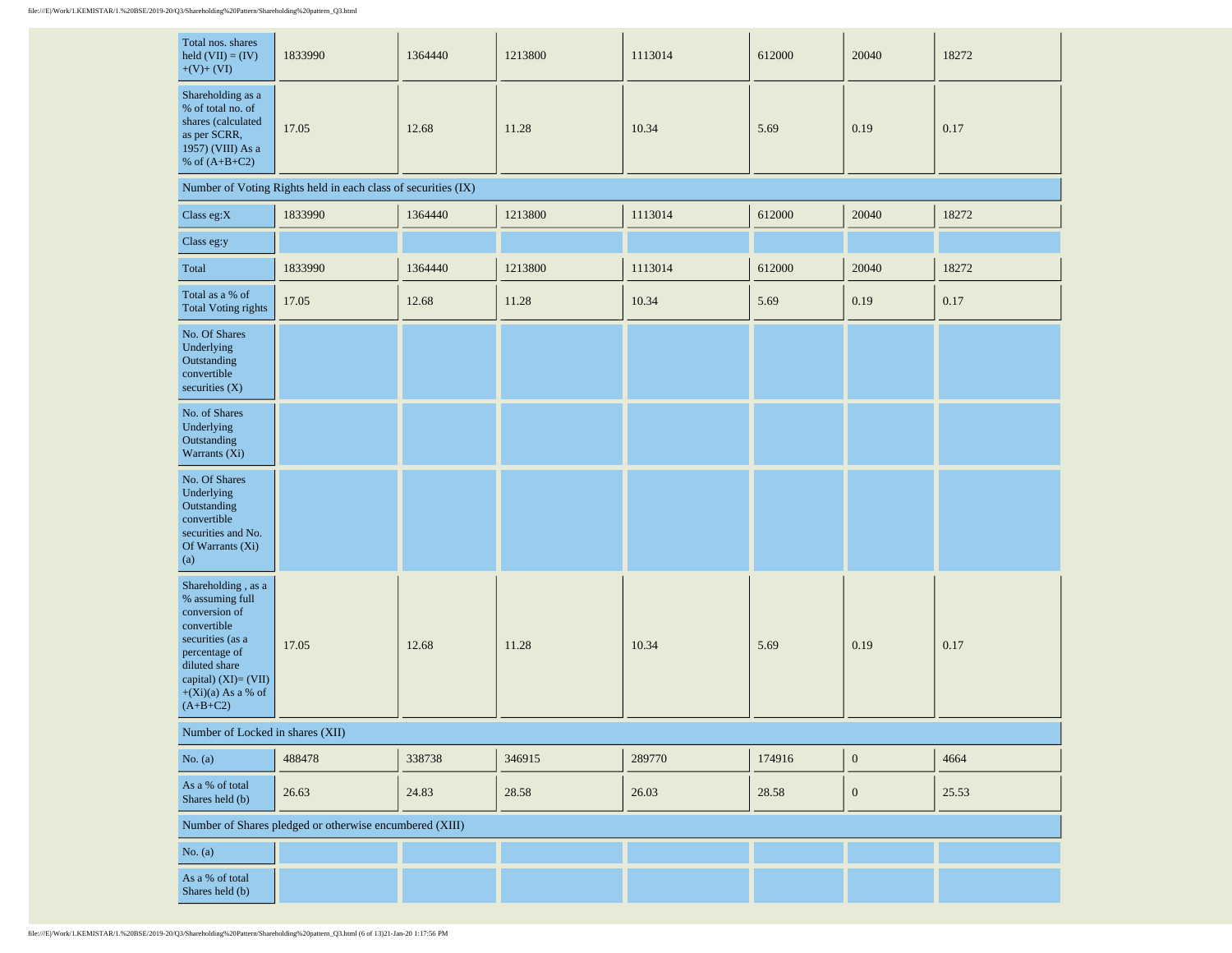| Number of equity<br>shares held in<br>dematerialized<br>form (XIV) | 1833990  | 1364440  | 1213800  | 1113014  | 612000   | 20040    | 18272    |  |  |  |  |
|--------------------------------------------------------------------|----------|----------|----------|----------|----------|----------|----------|--|--|--|--|
| Reason for not providing PAN                                       |          |          |          |          |          |          |          |  |  |  |  |
| Reason for not<br>providing PAN                                    |          |          |          |          |          |          |          |  |  |  |  |
| Shareholder type                                                   | Promoter | Promoter | Promoter | Promoter | Promoter | Promoter | Promoter |  |  |  |  |

 $\overline{\phantom{a}}$ 

| Individuals/Hindu undivided Family                                                                                   |                                                        |                                                        |                                     |                                                |                                                                          |                                                                    |  |  |  |  |
|----------------------------------------------------------------------------------------------------------------------|--------------------------------------------------------|--------------------------------------------------------|-------------------------------------|------------------------------------------------|--------------------------------------------------------------------------|--------------------------------------------------------------------|--|--|--|--|
| Searial No.                                                                                                          | 8                                                      | 9                                                      | 10                                  | 11                                             | 12                                                                       | 13                                                                 |  |  |  |  |
| Name of the<br>Shareholders (I)                                                                                      | <b>MATHURBHAI</b><br><b>MANJIBHAI</b><br><b>JOGANI</b> | <b>KANANI</b><br><b>ANILKUMAR</b><br><b>DEVRAJBHAI</b> | <b>ANILKUMAR</b><br><b>C THAKER</b> | <b>PATEL</b><br><b>PARSHOTTAMDAS</b><br>M(HUF) | <b>PATEL</b><br><b>KETANKUMAR</b><br><b>PARASHOTTAMDAS</b><br><b>HUF</b> | <b>PATEL</b><br><b>DIPAKKUMAR</b><br><b>PARASHOTTMDAS</b><br>(HUF) |  |  |  |  |
| PAN(II)                                                                                                              | ACTPP8463D                                             | BBJPK7076D                                             | ABNPT6366L                          | AAIHP0252K                                     | AAIHP0253J                                                               | AAIHP0254R                                                         |  |  |  |  |
| No. of fully paid<br>up equity shares<br>held (IV)                                                                   | 16400                                                  | 14400                                                  | 3472                                | 836400                                         | 661500                                                                   | 338640                                                             |  |  |  |  |
| No. Of Partly paid-<br>up equity shares<br>held(V)                                                                   |                                                        |                                                        |                                     |                                                |                                                                          |                                                                    |  |  |  |  |
| No. Of shares<br>underlying<br>Depository<br>Receipts (VI)                                                           |                                                        |                                                        |                                     |                                                |                                                                          |                                                                    |  |  |  |  |
| Total nos, shares<br>held $(VII) = (IV)$<br>$+(V)+(VI)$                                                              | 16400                                                  | 14400                                                  | 3472                                | 836400                                         | 661500                                                                   | 338640                                                             |  |  |  |  |
| Shareholding as a<br>% of total no. of<br>shares (calculated<br>as per SCRR,<br>1957) (VIII) As a<br>% of $(A+B+C2)$ | 0.15                                                   | 0.13                                                   | 0.03                                | 7.77                                           | 6.15                                                                     | 3.15                                                               |  |  |  |  |
| Number of Voting Rights held in each class of securities (IX)                                                        |                                                        |                                                        |                                     |                                                |                                                                          |                                                                    |  |  |  |  |
| Class eg: $X$                                                                                                        | 16400                                                  | 14400                                                  | 3472                                | 836400                                         | 661500                                                                   | 338640                                                             |  |  |  |  |
| Class eg:y                                                                                                           |                                                        |                                                        |                                     |                                                |                                                                          |                                                                    |  |  |  |  |
| Total                                                                                                                | 16400                                                  | 14400                                                  | 3472                                | 836400                                         | 661500                                                                   | 338640                                                             |  |  |  |  |
| Total as a % of<br><b>Total Voting rights</b>                                                                        | 0.15                                                   | 0.13                                                   | 0.03                                | 7.77                                           | 6.15                                                                     | 3.15                                                               |  |  |  |  |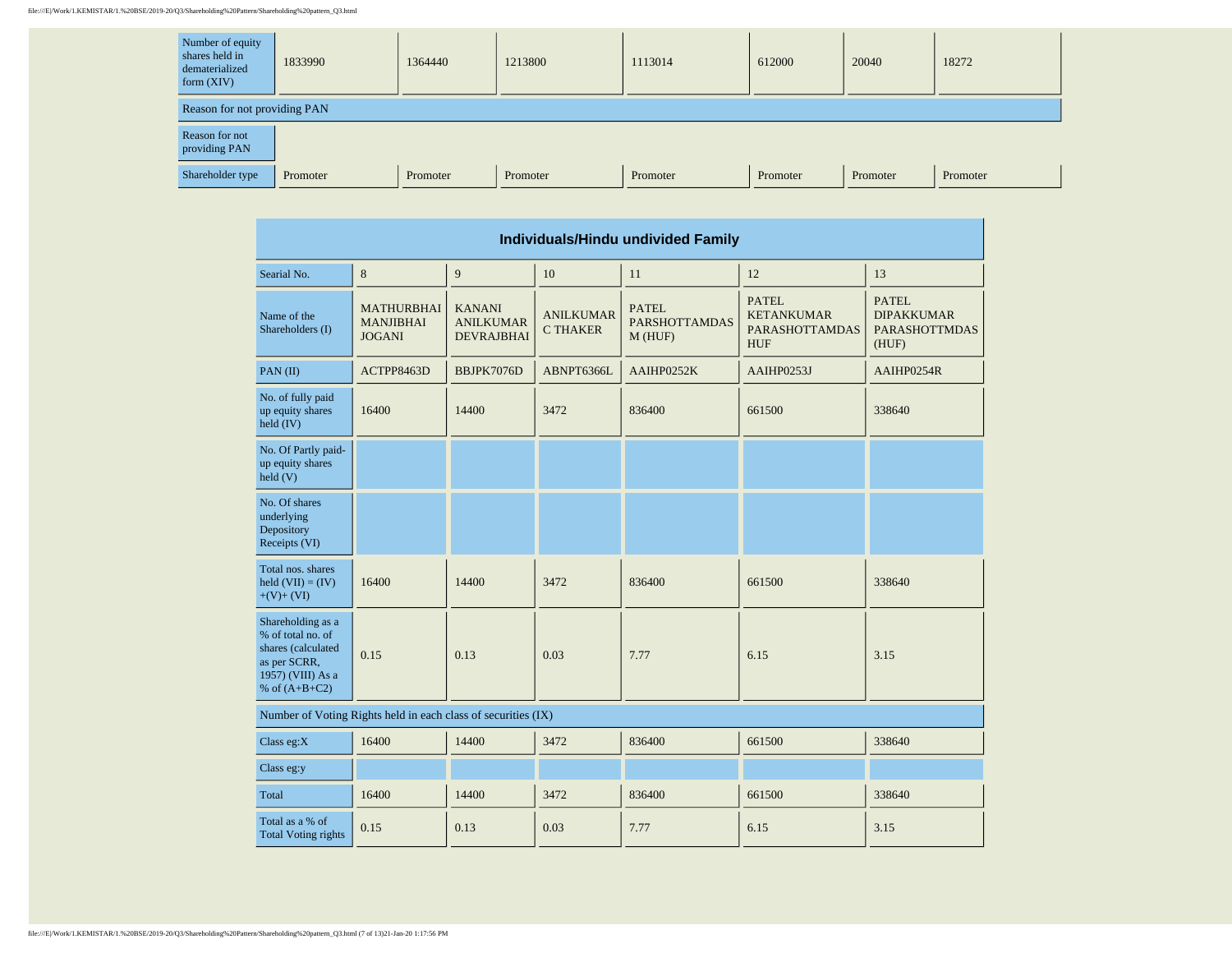| No. Of Shares<br>Underlying<br>Outstanding<br>convertible<br>securities $(X)$                                                                                                                |                  |                  |                  |          |          |          |  |  |
|----------------------------------------------------------------------------------------------------------------------------------------------------------------------------------------------|------------------|------------------|------------------|----------|----------|----------|--|--|
| No. of Shares<br>Underlying<br>Outstanding<br>Warrants (Xi)                                                                                                                                  |                  |                  |                  |          |          |          |  |  |
| No. Of Shares<br>Underlying<br>Outstanding<br>convertible<br>securities and No.<br>Of Warrants (Xi)<br>(a)                                                                                   |                  |                  |                  |          |          |          |  |  |
| Shareholding, as a<br>% assuming full<br>conversion of<br>convertible<br>securities (as a<br>percentage of<br>diluted share<br>capital) $(XI) = (VII)$<br>$+(Xi)(a)$ As a % of<br>$(A+B+C2)$ | 0.15             | 0.13             | 0.03             | 7.77     | 6.15     | 3.15     |  |  |
| Number of Locked in shares (XII)                                                                                                                                                             |                  |                  |                  |          |          |          |  |  |
| No. (a)                                                                                                                                                                                      | $\boldsymbol{0}$ | $\boldsymbol{0}$ | $\boldsymbol{0}$ | 239051   | 172564   | 96786    |  |  |
| As a % of total<br>Shares held (b)                                                                                                                                                           | $\mathbf{0}$     | $\boldsymbol{0}$ | $\mathbf{0}$     | 28.58    | 26.09    | 28.58    |  |  |
| Number of Shares pledged or otherwise encumbered (XIII)                                                                                                                                      |                  |                  |                  |          |          |          |  |  |
| No. (a)                                                                                                                                                                                      |                  |                  |                  |          |          |          |  |  |
| As a % of total<br>Shares held (b)                                                                                                                                                           |                  |                  |                  |          |          |          |  |  |
| Number of equity<br>shares held in<br>dematerialized<br>form (XIV)                                                                                                                           | 16400<br>14400   |                  | 3472             | 836400   | 661500   | 338640   |  |  |
| Reason for not providing PAN                                                                                                                                                                 |                  |                  |                  |          |          |          |  |  |
| Reason for not<br>providing PAN                                                                                                                                                              |                  |                  |                  |          |          |          |  |  |
| Shareholder type                                                                                                                                                                             | Promoter         | Promoter         | Promoter         | Promoter | Promoter | Promoter |  |  |

| Individuals/Hindu undivided Family |                       |  |  |  |  |  |  |
|------------------------------------|-----------------------|--|--|--|--|--|--|
| Searial No.                        |                       |  |  |  |  |  |  |
| Name of the<br>Shareholders (I)    | Click here to go back |  |  |  |  |  |  |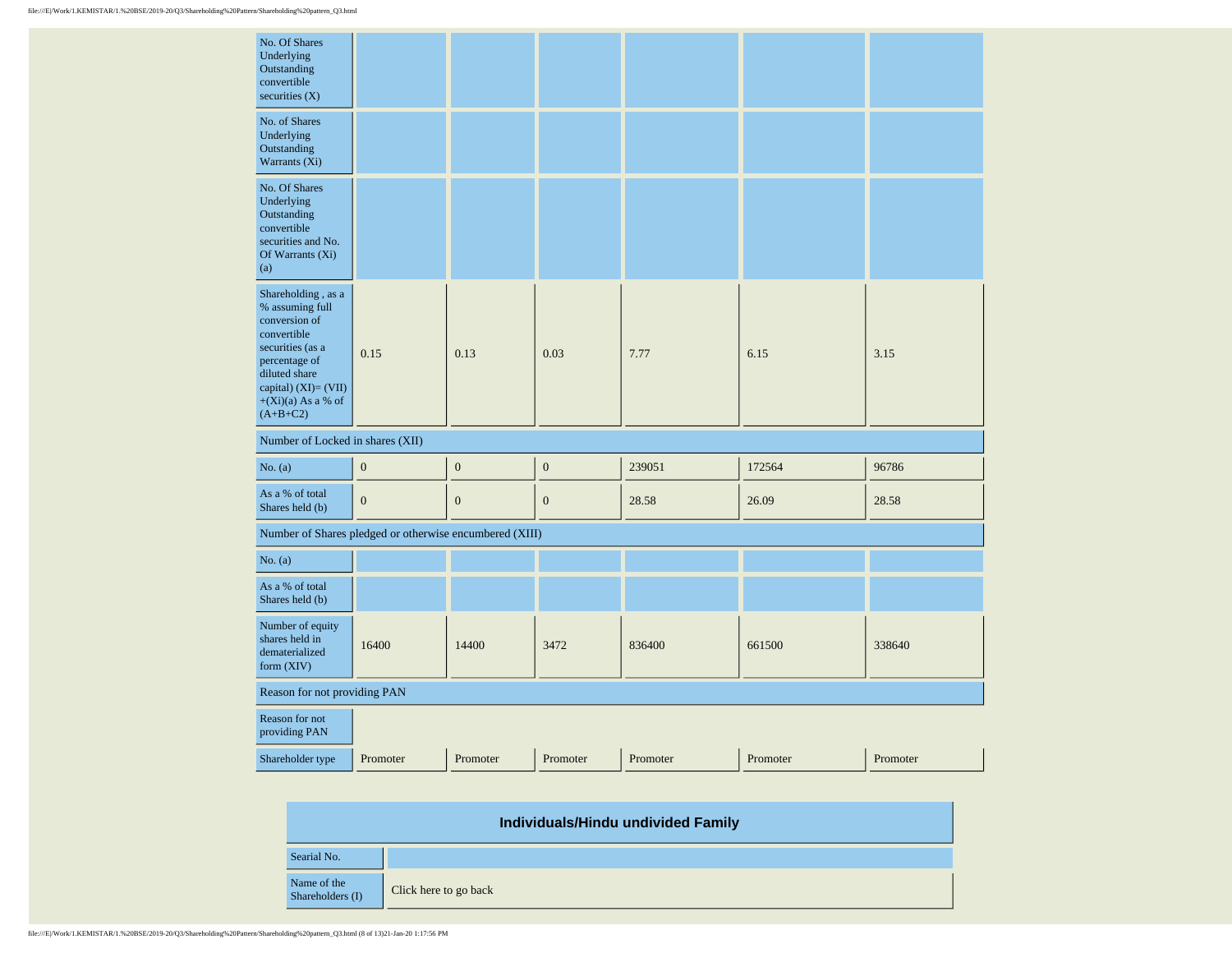| PAN(II)                                                                                                                                                                                       | Total                                                         |
|-----------------------------------------------------------------------------------------------------------------------------------------------------------------------------------------------|---------------------------------------------------------------|
| No. of fully paid<br>up equity shares<br>held (IV)                                                                                                                                            | 8046368                                                       |
| No. Of Partly paid-<br>up equity shares<br>held(V)                                                                                                                                            |                                                               |
| No. Of shares<br>underlying<br>Depository<br>Receipts (VI)                                                                                                                                    |                                                               |
| Total nos. shares<br>held $(VII) = (IV)$<br>$+(V)+(VI)$                                                                                                                                       | 8046368                                                       |
| Shareholding as a<br>% of total no. of<br>shares (calculated<br>as per SCRR,<br>1957) (VIII) As a<br>% of $(A+B+C2)$                                                                          | 74.78                                                         |
|                                                                                                                                                                                               | Number of Voting Rights held in each class of securities (IX) |
| Class eg: $X$                                                                                                                                                                                 | 8046368                                                       |
| Class eg:y                                                                                                                                                                                    |                                                               |
| Total                                                                                                                                                                                         | 8046368                                                       |
| Total as a % of<br><b>Total Voting rights</b>                                                                                                                                                 | 74.78                                                         |
| No. Of Shares<br>Underlying<br>Outstanding<br>convertible<br>securities (X)                                                                                                                   |                                                               |
| No. of Shares<br>Underlying<br>Outstanding<br>Warrants (Xi)                                                                                                                                   |                                                               |
| No. Of Shares<br>Underlying<br>Outstanding<br>convertible<br>securities and No.<br>Of Warrants (Xi)<br>(a)                                                                                    |                                                               |
| Shareholding , as a<br>$\%$ assuming full<br>conversion of<br>convertible<br>securities (as a<br>percentage of<br>diluted share<br>capital) (XI)= (VII)<br>$+(Xi)(a)$ As a % of<br>$(A+B+C2)$ | 74.78                                                         |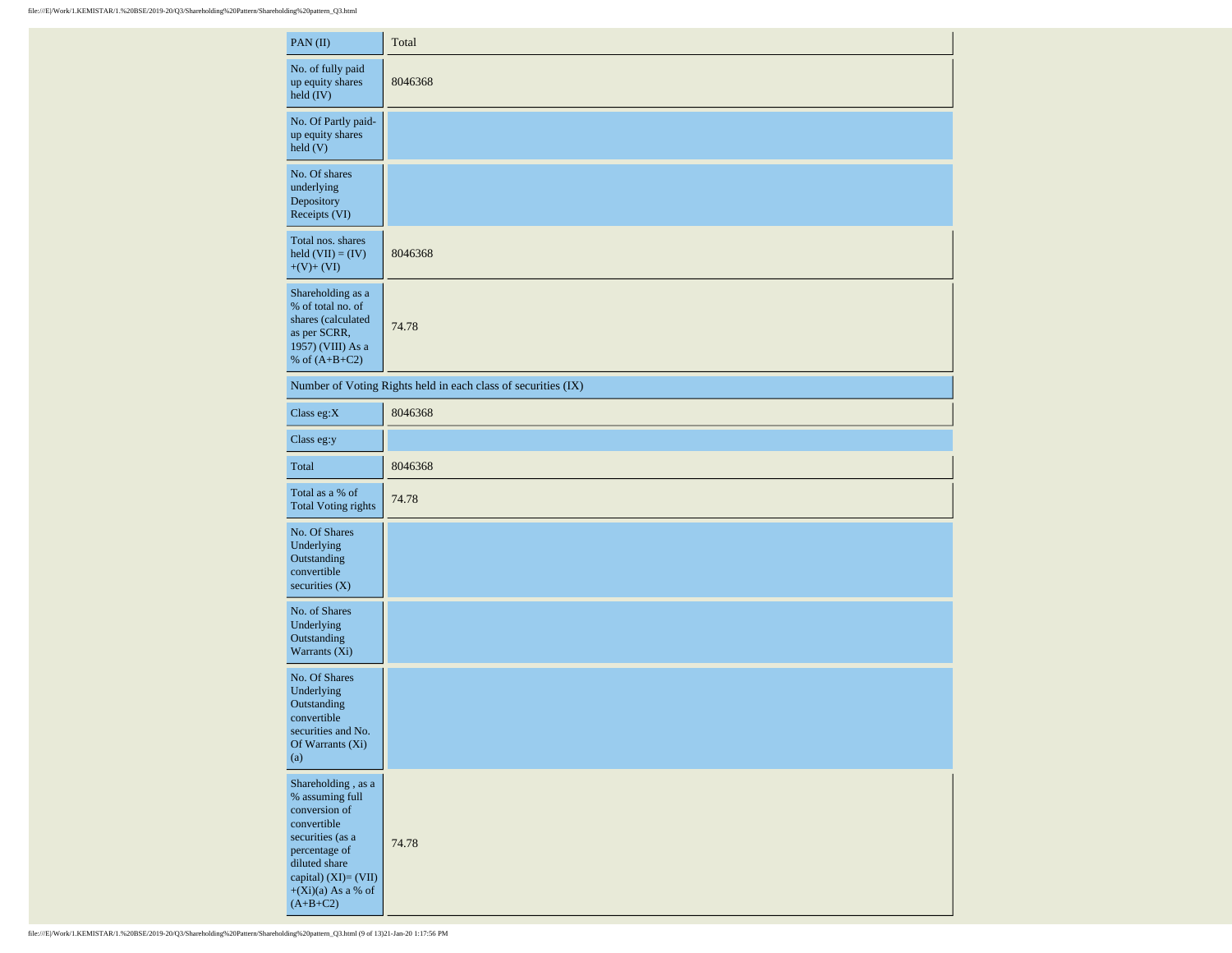|                                                                      | Number of Locked in shares (XII) |  |  |  |  |  |  |  |  |
|----------------------------------------------------------------------|----------------------------------|--|--|--|--|--|--|--|--|
| No. (a)                                                              | 2151882                          |  |  |  |  |  |  |  |  |
| As a % of total<br>Shares held (b)                                   | 26.74                            |  |  |  |  |  |  |  |  |
| Number of Shares pledged or otherwise encumbered (XIII)              |                                  |  |  |  |  |  |  |  |  |
| No. (a)                                                              |                                  |  |  |  |  |  |  |  |  |
| As a % of total<br>Shares held (b)                                   |                                  |  |  |  |  |  |  |  |  |
| Number of equity<br>shares held in<br>dematerialized<br>form $(XIV)$ | 8046368                          |  |  |  |  |  |  |  |  |
| Reason for not providing PAN                                         |                                  |  |  |  |  |  |  |  |  |
| Reason for not<br>providing PAN                                      |                                  |  |  |  |  |  |  |  |  |
| Shareholder type                                                     |                                  |  |  |  |  |  |  |  |  |

| Individuals - ii. Individual shareholders holding nominal share capital in excess of Rs. 2 lakhs.                    |                                                               |                       |  |  |  |  |  |  |  |  |
|----------------------------------------------------------------------------------------------------------------------|---------------------------------------------------------------|-----------------------|--|--|--|--|--|--|--|--|
| Searial No.                                                                                                          | $\mathbf{1}$                                                  |                       |  |  |  |  |  |  |  |  |
| Name of the<br>Shareholders (I)                                                                                      | KIRIT JIVRAJBHAI PATEL                                        | Click here to go back |  |  |  |  |  |  |  |  |
| PAN(II)                                                                                                              | AGQPP0903M                                                    | Total                 |  |  |  |  |  |  |  |  |
| No. of fully paid<br>up equity shares<br>held $(IV)$                                                                 | 145000                                                        | 145000                |  |  |  |  |  |  |  |  |
| No. Of Partly paid-<br>up equity shares<br>$\text{held}$ (V)                                                         |                                                               |                       |  |  |  |  |  |  |  |  |
| No. Of shares<br>underlying<br>Depository<br>Receipts (VI)                                                           |                                                               |                       |  |  |  |  |  |  |  |  |
| Total nos. shares<br>held $(VII) = (IV)$<br>$+(V)+(VI)$                                                              | 145000                                                        | 145000                |  |  |  |  |  |  |  |  |
| Shareholding as a<br>% of total no. of<br>shares (calculated<br>as per SCRR,<br>1957) (VIII) As a<br>% of $(A+B+C2)$ | 1.35                                                          | 1.35                  |  |  |  |  |  |  |  |  |
|                                                                                                                      | Number of Voting Rights held in each class of securities (IX) |                       |  |  |  |  |  |  |  |  |
| Class eg: $X$                                                                                                        | 145000                                                        | 145000                |  |  |  |  |  |  |  |  |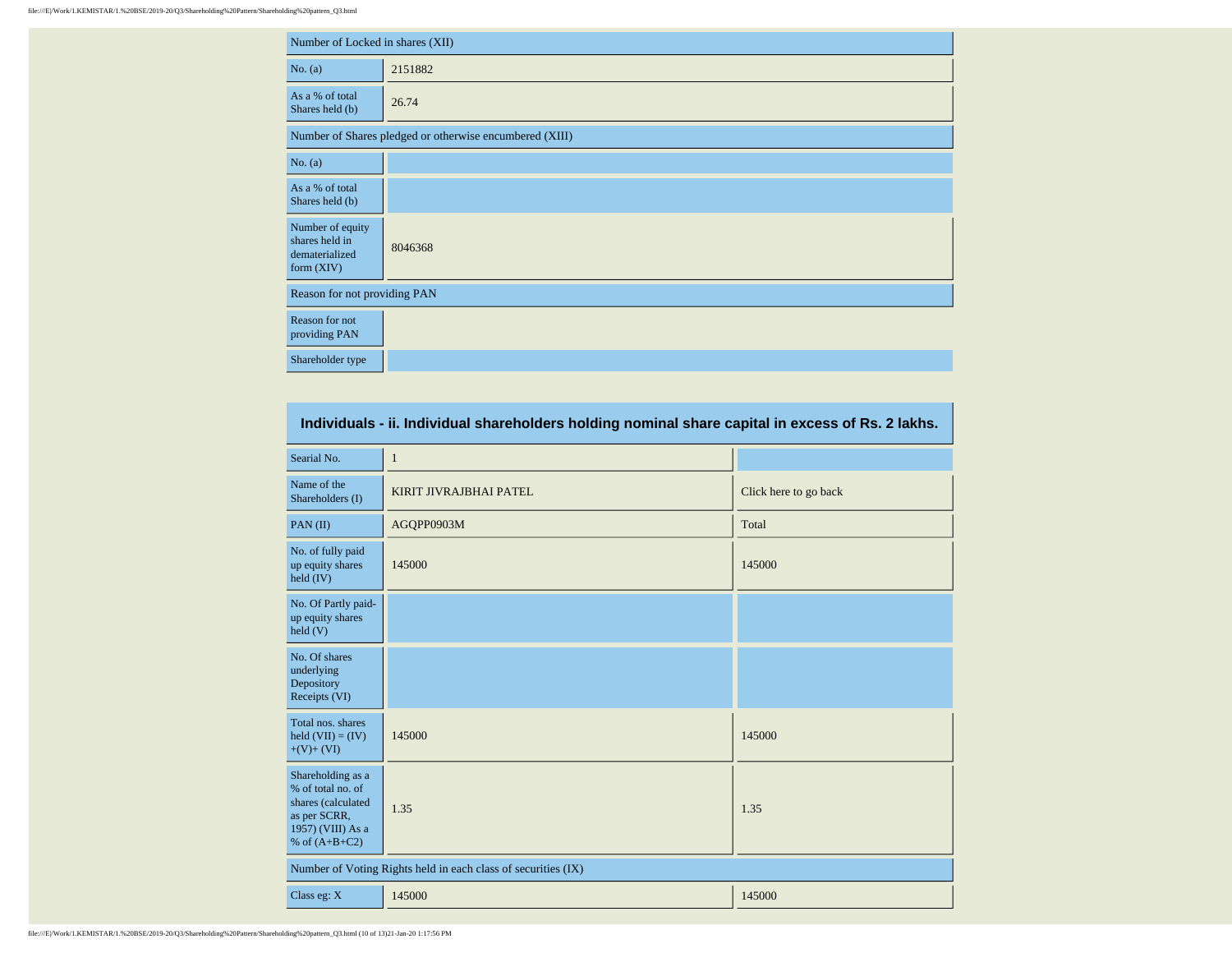| Class eg:y                                                                                                                                                                             |        |        |
|----------------------------------------------------------------------------------------------------------------------------------------------------------------------------------------|--------|--------|
| Total                                                                                                                                                                                  | 145000 | 145000 |
| Total as a % of<br><b>Total Voting rights</b>                                                                                                                                          | 1.35   | 1.35   |
| No. Of Shares<br>Underlying<br>Outstanding<br>convertible<br>securities $(X)$                                                                                                          |        |        |
| No. of Shares<br>Underlying<br>Outstanding<br>Warrants (Xi)                                                                                                                            |        |        |
| No. Of Shares<br>Underlying<br>Outstanding<br>convertible<br>securities and No.<br>Of Warrants (Xi)<br>(a)                                                                             |        |        |
| Shareholding , as a<br>% assuming full<br>conversion of<br>convertible<br>securities (as a<br>percentage of<br>diluted share<br>capital) (XI)= (VII)<br>$+(X)$ As a % of (A<br>$+B+C2$ | 1.35   | 1.35   |
| Number of Locked in shares (XII)                                                                                                                                                       |        |        |
| No. (a)                                                                                                                                                                                |        |        |
| As a % of total<br>Shares held (b)                                                                                                                                                     |        |        |
| Number of equity<br>shares held in<br>dematerialized<br>form (XIV)                                                                                                                     | 145000 | 145000 |
| Reason for not providing PAN                                                                                                                                                           |        |        |
| Reason for not<br>providing PAN                                                                                                                                                        |        |        |

| <b>Any Other (specify)</b>           |            |                         |                         |  |  |  |  |  |  |  |
|--------------------------------------|------------|-------------------------|-------------------------|--|--|--|--|--|--|--|
| Searial No.                          |            |                         |                         |  |  |  |  |  |  |  |
| Category                             | <b>HUF</b> | <b>Clearing Members</b> | <b>Bodies Corporate</b> |  |  |  |  |  |  |  |
| Category / More<br>than 1 percentage | Category   | Category                | Category                |  |  |  |  |  |  |  |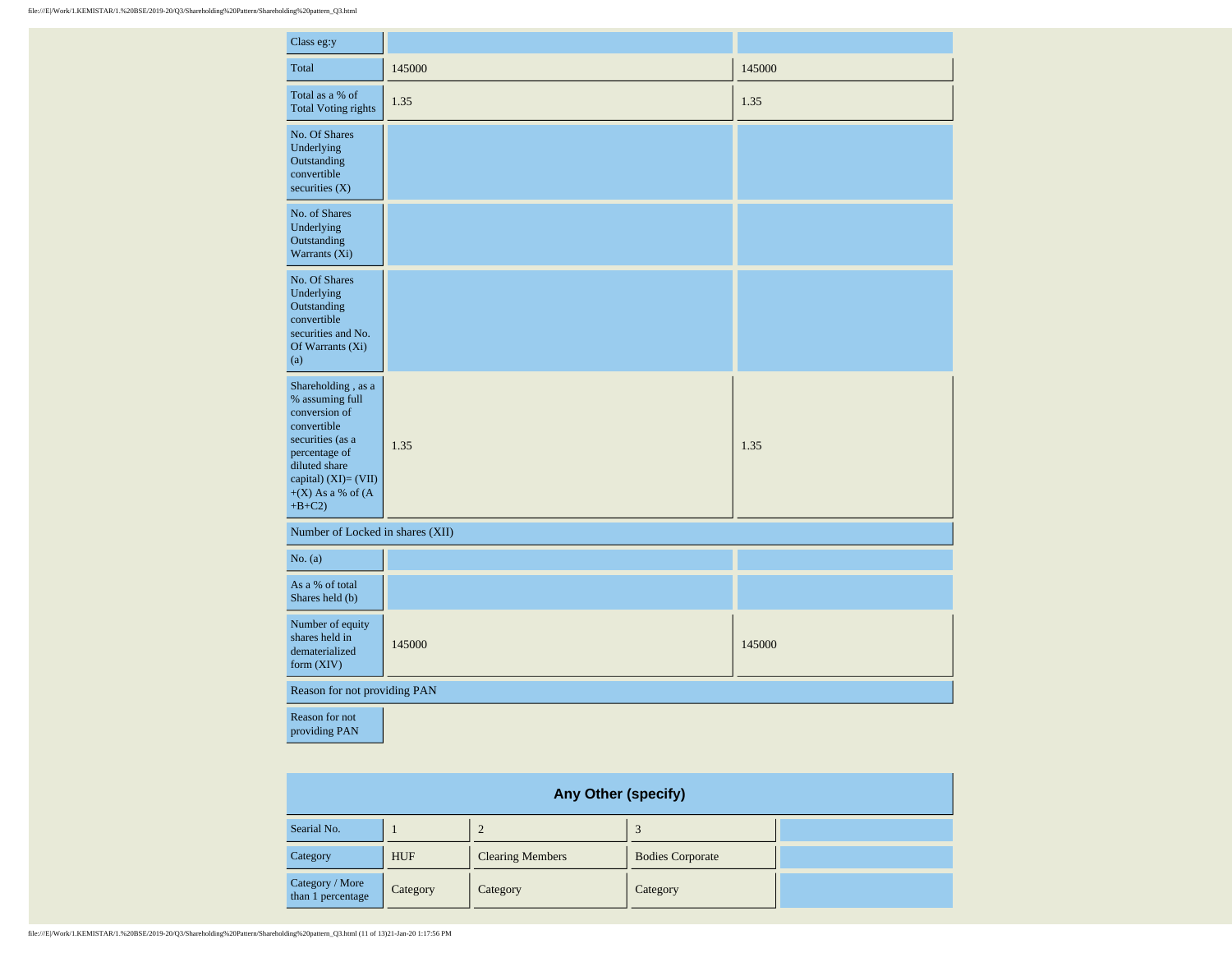| Name of the<br>Shareholders (I)                                                                                      |                |                                                               |      | Click here to go back |
|----------------------------------------------------------------------------------------------------------------------|----------------|---------------------------------------------------------------|------|-----------------------|
| PAN(II)                                                                                                              |                |                                                               |      | Total                 |
| No. of the<br>Shareholders (I)                                                                                       | $\overline{4}$ | $\mathbf{1}$                                                  | 20   | 25                    |
| No. of fully paid<br>up equity shares<br>$\text{held (IV)}$                                                          | 88424          | 100                                                           | 6762 | 95286                 |
| No. Of Partly paid-<br>up equity shares<br>held(V)                                                                   |                |                                                               |      |                       |
| No. Of shares<br>underlying<br>Depository<br>Receipts (VI)                                                           |                |                                                               |      |                       |
| Total nos. shares<br>held $(VII) = (IV)$<br>$+(V)+(VI)$                                                              | 88424          | 100                                                           | 6762 | 95286                 |
| Shareholding as a<br>% of total no. of<br>shares (calculated<br>as per SCRR,<br>1957) (VIII) As a<br>% of $(A+B+C2)$ | 0.82           | $\boldsymbol{0}$                                              | 0.06 | 0.88                  |
|                                                                                                                      |                | Number of Voting Rights held in each class of securities (IX) |      |                       |
| Class eg: $\mathbf{X}$                                                                                               | 88424          | 100                                                           | 6762 | 95286                 |
| Class eg:y                                                                                                           |                |                                                               |      |                       |
| Total                                                                                                                | 88424          | 100                                                           | 6762 | 95286                 |
| Total as a % of<br><b>Total Voting rights</b>                                                                        | 0.82           | $\boldsymbol{0}$                                              | 0.06 | 0.88                  |
| No. Of Shares<br>Underlying<br>Outstanding<br>convertible<br>securities $(X)$                                        |                |                                                               |      |                       |
| No. of Shares<br>Underlying<br>Outstanding<br>Warrants $(X_1)$                                                       |                |                                                               |      |                       |
| No. Of Shares<br>Underlying<br>Outstanding<br>convertible<br>securities and No.<br>Of Warrants (Xi)<br>(a)           |                |                                                               |      |                       |